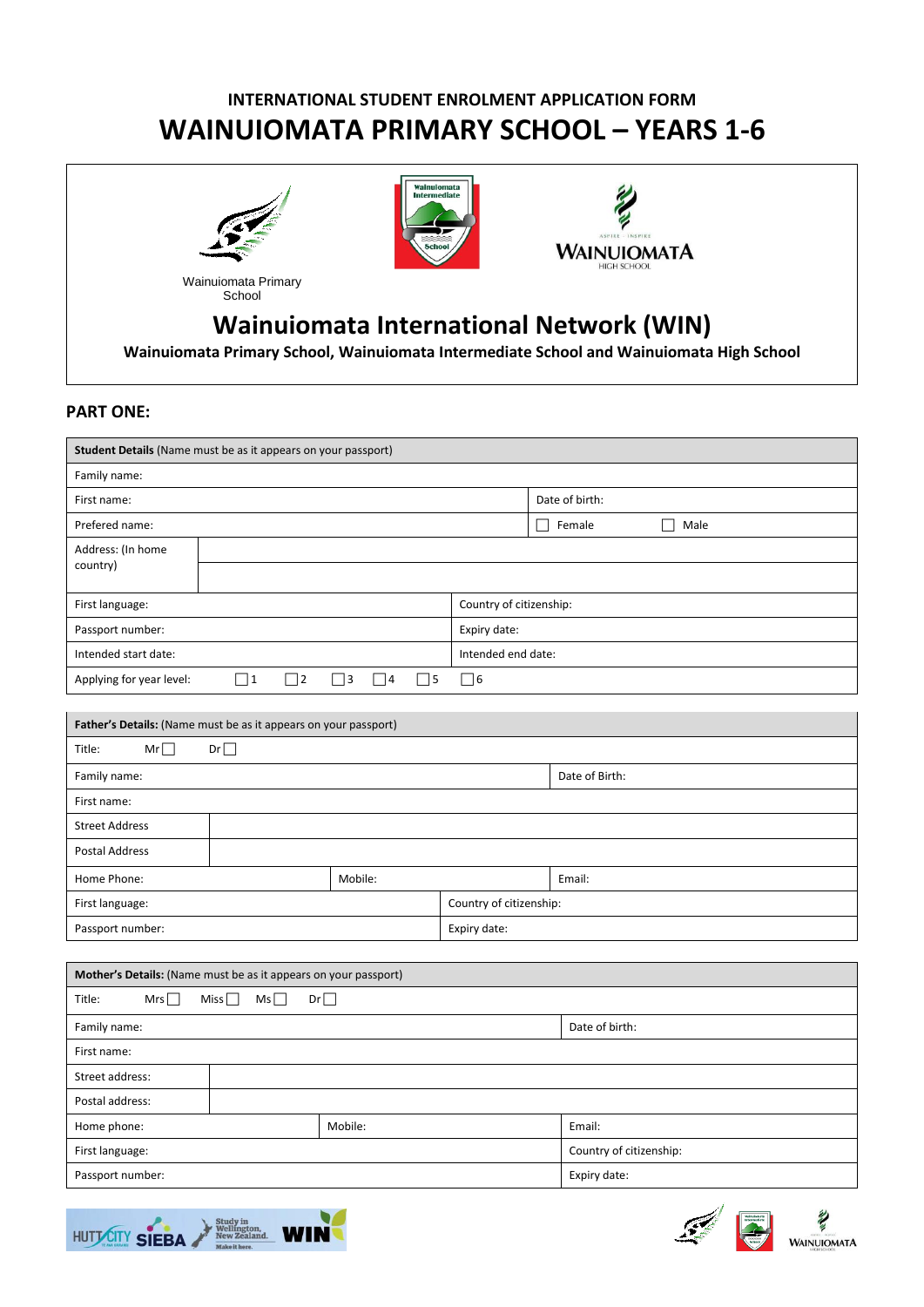| <b>Emergency Contact</b> (In home country, other than parents): |  |  |  |
|-----------------------------------------------------------------|--|--|--|
| Contact's name                                                  |  |  |  |
| Mobile phone                                                    |  |  |  |
| Home phone                                                      |  |  |  |
| Email address                                                   |  |  |  |

| Agent Information (If using an agent) |        |  |
|---------------------------------------|--------|--|
| Agency name:                          |        |  |
| Agent name:                           |        |  |
| Agent email address:                  | Phone: |  |

| <b>Medical Information</b>                                                                                                                                                                                                                                                                                                                          |  |  |  |  |
|-----------------------------------------------------------------------------------------------------------------------------------------------------------------------------------------------------------------------------------------------------------------------------------------------------------------------------------------------------|--|--|--|--|
| Name of doctor (in home country):                                                                                                                                                                                                                                                                                                                   |  |  |  |  |
| Phone number of doctor:                                                                                                                                                                                                                                                                                                                             |  |  |  |  |
| Does the student have any history of previous illness that may affect their enrolment, including mental illness?                                                                                                                                                                                                                                    |  |  |  |  |
| $\Box$ Yes<br>$\Box$ No<br>If 'Yes' please provide details.                                                                                                                                                                                                                                                                                         |  |  |  |  |
| Please tick the appropriate box if you suffer from or have suffered from any of the following medical conditions:                                                                                                                                                                                                                                   |  |  |  |  |
| <b>Glandular Fever</b><br>l Asthma<br>Back/Neck problems<br>Allergy to bee/wasp stings<br>Migraines<br>Hepatitis A, B or C<br><b>Heart Condition</b><br>HIV or Aids<br><b>Diabetes</b><br>Epilepsy<br>Tuberculosis<br>ADD or ADHD<br>Allergies<br><b>Food Allergies</b><br><b>Eating Disorder</b><br>Depression/Anxiety<br>Other: (Please describe) |  |  |  |  |
| Does the student have any medical implants (such as metal implants) that may affect receiving medical treatment while in New Zealand?                                                                                                                                                                                                               |  |  |  |  |
| $\Box$ Yes<br>$\Box$ No<br>If 'Yes' please provide details.                                                                                                                                                                                                                                                                                         |  |  |  |  |
| Is the student currently on any medication?                                                                                                                                                                                                                                                                                                         |  |  |  |  |
| $\Box$ Yes<br>$\Box$ No<br>If 'Yes' please provide details.                                                                                                                                                                                                                                                                                         |  |  |  |  |
| Please note: If you suffer from conditions requiring medication, it is advisable to bring your own medication to NZ. You will be required to notify the school regarding any medications that<br>you bring with you.                                                                                                                                |  |  |  |  |
| Is there anything further that the school needs to be aware of that may impact the suitability of the student as an international student?                                                                                                                                                                                                          |  |  |  |  |
| $\Box$ Yes<br>$\Box$ No<br>If 'Yes' please provide details.                                                                                                                                                                                                                                                                                         |  |  |  |  |

# **Learning Information**

| Does the student have any learning or behvioural difficulties requiring extra school support or services? |
|-----------------------------------------------------------------------------------------------------------|
| $\Box$ Yes<br>i No<br>If 'Yes' please provide details.                                                    |

| <b>General Details</b>                                                       |                                        |
|------------------------------------------------------------------------------|----------------------------------------|
| Has the student previously applied for entry to the school?                  | $\Box$ No<br> Yes                      |
| If yes, when?                                                                |                                        |
| Has the student ever had a family member or relative enrolled at the school? | $\Box$ No<br>$\exists$ Yes             |
| Name:                                                                        | Year attended:                         |
| Has the student previously studied at any other NZ school?                   | No<br> Yes<br>$\overline{\phantom{0}}$ |
|                                                                              |                                        |



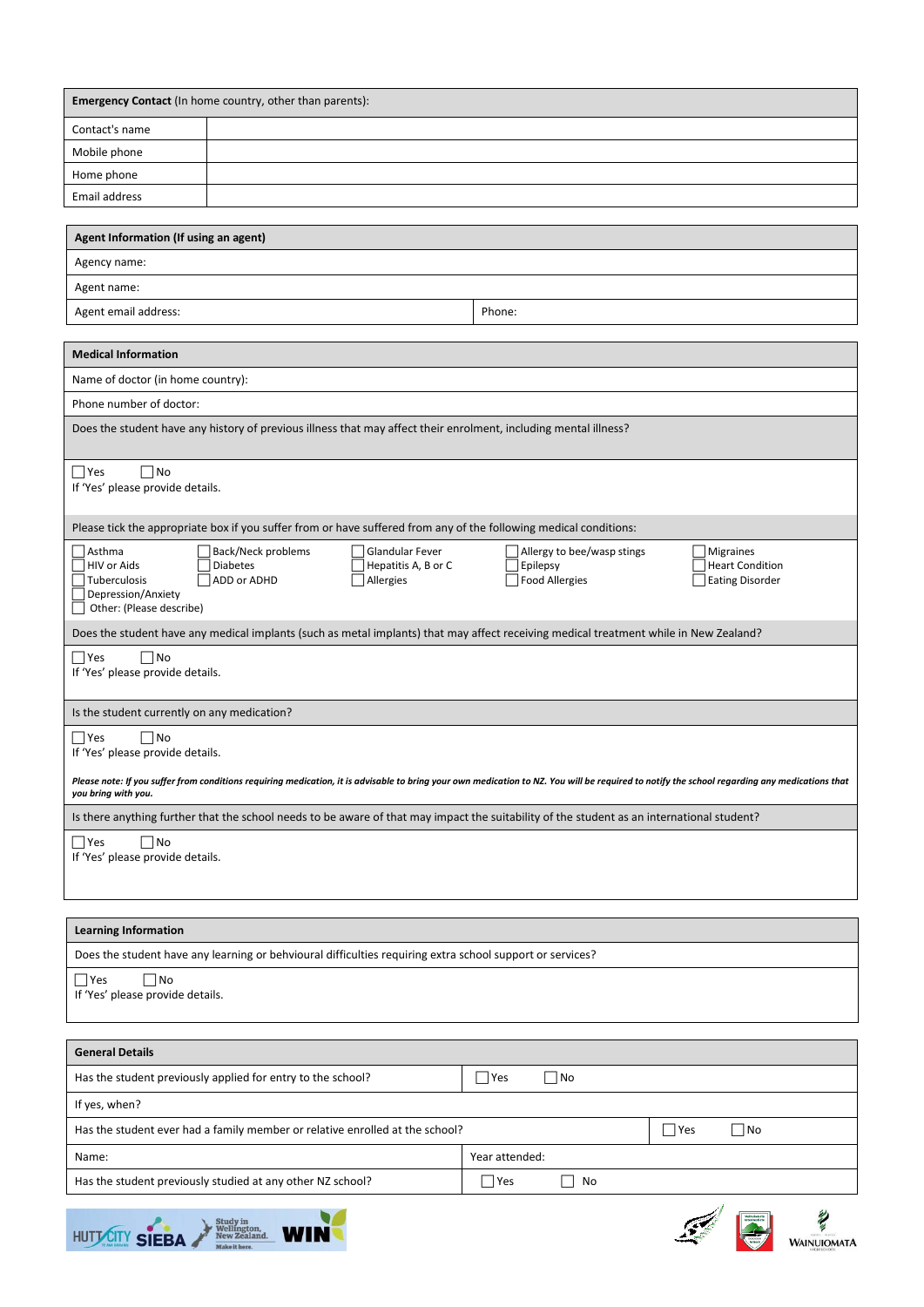| If yes, please state the name of the school:                                                                                          | Dates:                                                |  |  |
|---------------------------------------------------------------------------------------------------------------------------------------|-------------------------------------------------------|--|--|
| How many years has the student studied English?                                                                                       | Months<br>] Years<br>ſ                                |  |  |
| Do the student's parents speak or read English?<br>$\Box$ Yes<br>Speak                                                                | $\Box$ No<br>$\Box$ Yes<br>$\Box$ No<br>Read          |  |  |
| Has the student been convicted or brought before any Courts?                                                                          |                                                       |  |  |
| $\bigcap$ Yes<br>$\Box$ No<br>If 'Yes' please provide details.                                                                        |                                                       |  |  |
| <b>Accommodation Requirements</b>                                                                                                     |                                                       |  |  |
| $\Box$ Homestay with parent $\Box$ Designated caregiver (relative or family friend)<br>Accommodation choice:                          | $\Box$ Live with parent                               |  |  |
| □ Movies/TV<br>Interests:<br>  Music<br>Reading                                                                                       | Outdoor Activities<br>□ Water Sports<br>$\Box$ Travel |  |  |
| Other interests:                                                                                                                      |                                                       |  |  |
| Does the student have any food allergies or special dietry requirements?                                                              |                                                       |  |  |
| $\Box$ Yes<br>$\Box$ No<br>If 'Yes' please provide details.                                                                           |                                                       |  |  |
| Designated Caregiver Details (If staying with a relative or close family friend)                                                      |                                                       |  |  |
| Name of caregiver:                                                                                                                    |                                                       |  |  |
| Address (in NZ):                                                                                                                      |                                                       |  |  |
|                                                                                                                                       |                                                       |  |  |
| Home phone:                                                                                                                           | Mobile:                                               |  |  |
| Email:                                                                                                                                |                                                       |  |  |
| Relationship to student:                                                                                                              |                                                       |  |  |
|                                                                                                                                       |                                                       |  |  |
| <b>Insurance Details</b>                                                                                                              |                                                       |  |  |
| $\Box$ Yes<br>$\square$ No<br>Do you wish to purchase insurance through the school?                                                   |                                                       |  |  |
| Is 'Yes', please select which provider you would prefer: $\Box$ Southern Cross $\Box$ Uni-Care $\Box$ Other:<br>$\Box$ No preference: |                                                       |  |  |
| If you are providing your own insurance please provide the name of your insurer:                                                      |                                                       |  |  |
| Policy number:                                                                                                                        |                                                       |  |  |
| Insurance cover start date: :<br>$\prime$<br>$\prime$                                                                                 | Insurance cover expiry date:<br>$\prime$<br>$\prime$  |  |  |



Please provide an English copy of the policy details with this application form.

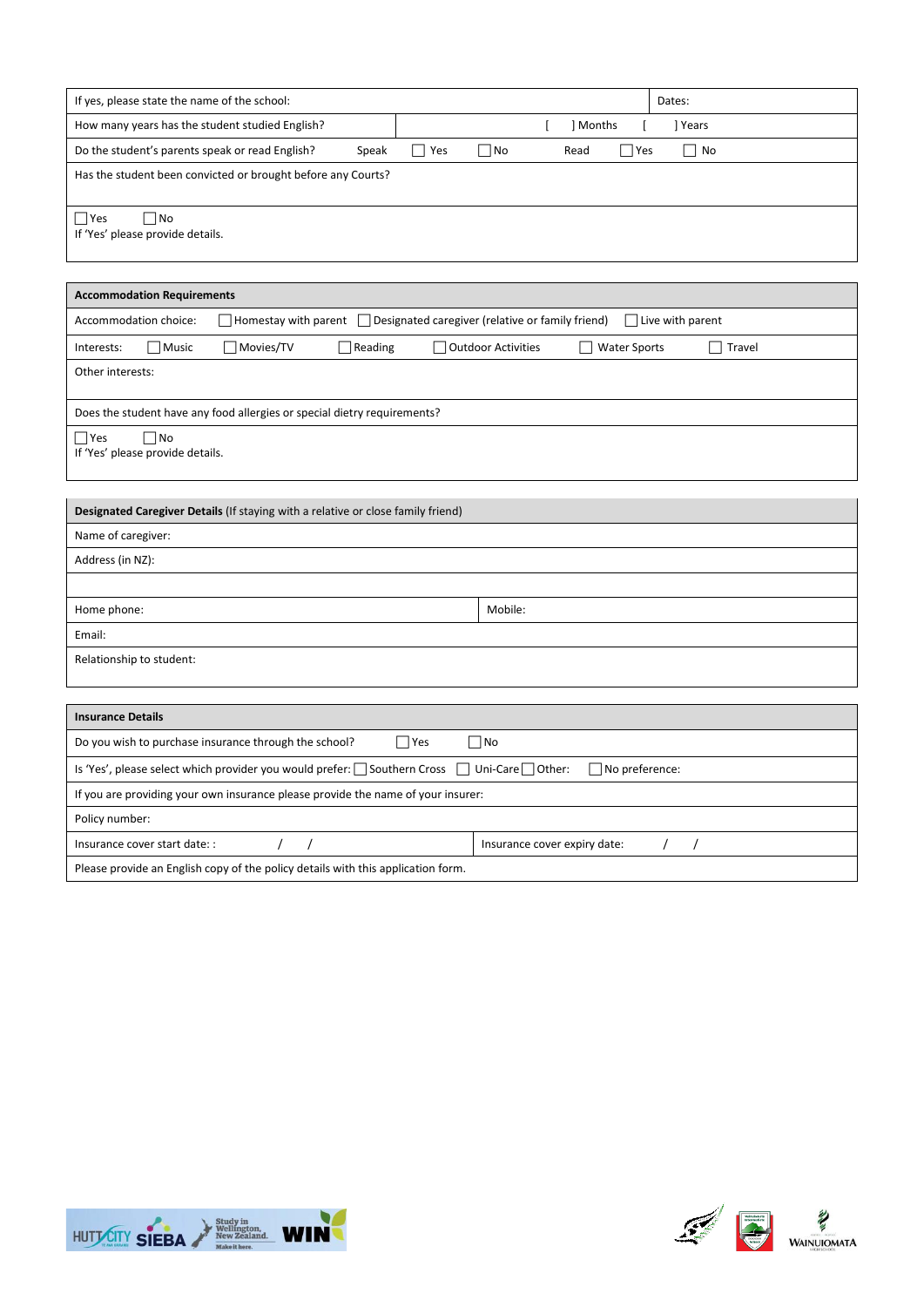# **PART TWO:**

# **THE TERMS AND CONDITIONS APPENDED TO THIS APPLICATION, FORM AND GOVERN THE STUDENT'S TUITION AT THE SCHOOL. BY SIGNING BELOW, THE STUDENT, THE SCHOOL AND THE PARENTS OR LEGAL GUARDIAN AGREE TO THOSE TERMS AND CONDITIONS. PLEASE ENSURE THE TERMS AND CONDITIONS ARE READ CAREFULLY.**

#### **Terms and Conditions:**

1. For the purposes of this Agreement the following terms shall have the following meanings:

**Accommodation** means the residential accommodation provided to the Student pursuant to the Accommodation Agreement.

**Accommodation Agreement** means the agreement between the Student, the School, the Parents or Legal Guardians, which governs the Student's accommodation arrangements.

**Act** means the Education Act 1989.

**Agreement** means this Agreement including any schedules.

**Application Form** means the standard enrolment form which forms the cover page of Agreement.

**Code** means the Education (Pastoral Care of International Students) Code of Practice 2016.

**Fee** means fees payable by the Parents or Legal Guardians to the School as per the Fee Schedule.

**Fee Schedule** means the schedule of fees for Tuition, Accommodation and miscellaneous charges.

**Homestay** has the meaning as set out in the Code.

**Parents or Legal Guardians** means the parents or legal guardians referred to in the annexed Application Form.

**Residential Caregiver** has the meaning as set out in the Code.

**School** means the school referred to in the annexed Application Form.

**Student** means the school referred to in the annexed Application Form.

**Tuition** means the education of the Student at the School.

**Period of Study** means any period for which Fees are paid and for the purpose of this Agreement the enrolment of the Student begins on the course start date stated in the Student's offer of place and ends on the course end date stated in the Student's offer of place.

- 2. The School shall provide Tuition to the Student in accordance with school policies, the Code, the Act and any other applicable laws, in return for the payment of the Fee.
- 3. The Parents or Legal Guardians and Student agree that no changes to accommodation arrangements will be made whatsoever without the prior written agreement of the School.
- 4. The Parents or Legal Guardians and Student agree to comply with the immigration requirements as set out in the Immigration Act 2009, and any immigration conditions applicable to the Student's stay in New Zealand. The Parents or Legal Guardians and Student understand that the School has an obligation to report any breaches of the immigration requirements to the appropriate immigration authority.
- 5. The Parents or Legal Guardians and the Student agree that this Agreement is subject to an Accommodation Agreement or Designated Caregiver Agreement being entered into by all relevant parties.



- 6. The Fee must be paid to the School in advance of each Period of Study or as otherwise directed by the School. The Parents or Legal Guardians and the Student agree to comply with school policies regarding the payment of the Fee.
- 7. If Tuition is terminated by the School during a Period of Study, in accordance with the Act and the Code, any refund of the Fee applicable to that Period of Study will be assessed in accordance with school policies.
- 8. The Parents or Legal Guardians and the Student, who have signed this Agreement irrevocably appoint and authorise the principal of the School (or such other person as may be appointed by the School to carry out the principal's duties) to:
	- (a) Receive information from any person, authority, or corporate body concerning the Student including, but not limited to, medical, educational or welfare information;
	- (b) Provide consents that may be necessary to be given on the Student's behalf in the event of a medical emergency where it is not reasonably practicable to contact the Parents or Legal Guardians.
- 9. The Parents or Legal Guardians irrevocably authorise the principal of the School to advise the Residential Caregiver (whether or not arranged through the school) of all matters and information required to be provided to the Parents or Legal Guardians and agree to appoint the Residential Caregiver in New Zealand to receive such information in substitution for the Parents or Legal Guardians.
- 10. The Parents or Legal Guardians agree to provide the School with academic, medical or other information relating to the wellbeing of the Student as may be requested from time to time by the School. If the Parents or Legal Guardians provide misleading information or fail to disclose information about the Student to the School, such that the School has to change or modify the level of Tuition or Accommodation required by the Student, the School may charge the Parent or Legal Guardians such fees as required to adequately compensate for such additional requirements.
- 11. The Parents or Legal Guardians agree that it is a condition of enrolment that the Student has current and comprehensive travel and medical insurance. If requested, the Parents or Legal Guardians will provide the School with evidence of the relevant insurance policy.
- 12. The School shall at all times comply with the Health and Safety at Work Act 2015.
- 13. Nothing in this Agreement limits any rights that the Parents, Legal Guardians or Student may have under the Consumer Guarantees Act 1993.
- 14. It is acknowledged that provisions in the Act relating to the suspension, expulsion or exclusion of students will apply to the Student while in New Zealand. Any decision to expel or exclude the Student shall terminate this Agreement and the School's refund policy will apply.
- 15. The Student will comply at all times with school policies, the Code and the Act, and the Parents or Legal Guardians shall work with the School to ensure such compliance.
- 16. No party to this Agreement is liable to the other for failing to meet its obligations under this Agreement to the extent that the failure was caused by an act of God or other circumstances beyond its reasonable control.

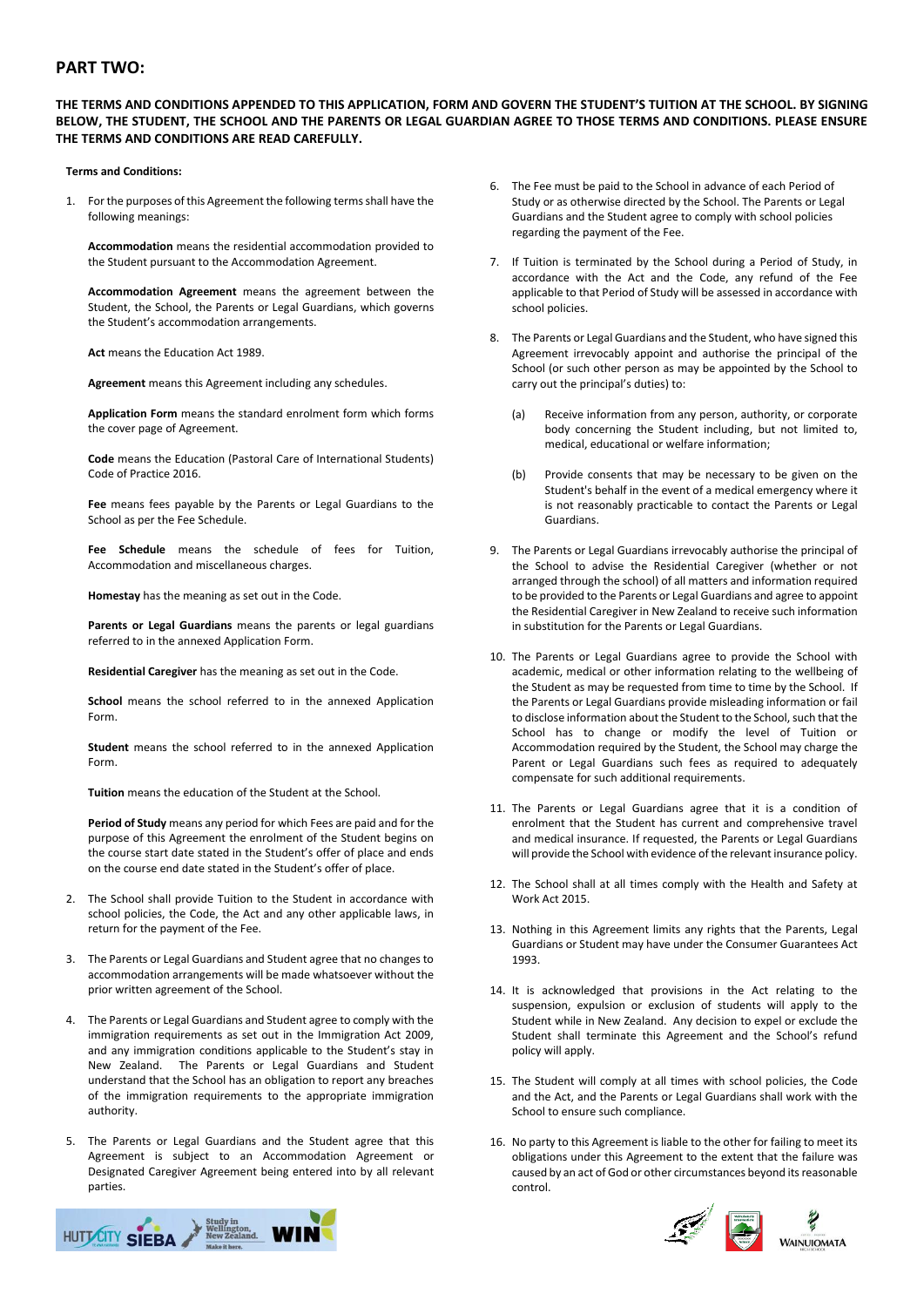- 17. This Agreement shall be construed and take effect in accordance with the non-exclusive laws of New Zealand. In relation to any legal action or proceedings arising out of or in connection with this Agreement the Parents or Legal Guardians irrevocably:
	- (a) Submit to the non-exclusive jurisdiction of the Courts of New Zealand; and
	- (b) Agree that proceedings may be brought before any Court including any forum constituted under the Arbitration Act 1908 within New Zealand, and waive any objection to proceedings in any such Court or forum on the grounds of venue or on the grounds that the proceedings have been brought in an inconvenient forum.
- 18. Notices given under this Agreement must be in writing and given to the addresses set out in the Application Form. Those notices sent by post will be deemed to have been received ten (10) days after posting. The Parties also agree that email correspondence is a suitable means of communication and emails will be deemed to have been received when acknowledged by the party or by return email.
- 19. This Agreement contains the entire understanding of the parties and overrides any prior promises, representations, understandings or agreements. The terms of the Agreement may be changed by the School in consultation with the Student, and Parents or Legal Guardians, except where such change is required by New Zealand legislation or the Code. This Agreement shall continue in force during the Year of Study with the School.
- 20. The Parents or Legal Guardians and Student acknowledge that:
	- (a) The School may obtain at any time from any person or entity any information it requires to process and/or accept the Student for admission to the School or to perform or complete any of the other purposes under this Agreement. The Parents or Legal Guardians and the Student authorise any such person to release to the School any personal information that person holds concerning the Student and/or Parents or Legal Guardians.
	- (b) If the Student and/or Parents or Legal Guardians fail to provide any information requested in relation the Students admission to the School, the School may be unable to process the Student's application.
	- (c) This Agreement is conditional at all times on the Student having accommodation in New Zealand which complies with the Code.
	- (d) Personal information of the Student and/or Parents or Legal Guardians collected or held by the School is provided and may be held, used and disclosed to enable the School to process the Student's eligibility to receive Tuition at the School and Accommodation.
- (e) All personal information provided to the School is collected and will be held by the School.
- (f) The Student and Parents or Legal Guardians have the right under the Privacy Act 1993 to obtain access to and request corrections of any personal information held by the School concerning them.
- (g) Under the Privacy Act 1993, any information collected may be provided to education authorities.
- (h) Information relating to the education, health, welfare or safety of the Student, may be released to relevant parties outside the School, at the discretion of the School.
- 21. Photographs and videos of the Student may be used for the Student's records and in any publicity material for the School.
- 22. The School's responsibility for the Student ends on the last day of the Period of Study, or in the event that the Student's Tuition is terminated, on the date of termination.
- 23. The conditions in this Agreement apply for the whole time the Student is enrolled at the School during a Period of Study. The Agreement may be renewed on application to the School in writing. Renewal of this Agreement is at the sole and absolute discretion of the School and is subject to satisfactory performance and attendance by the Student, the issue of an offer of place for a further Period of Study and the payment of Fees.
- 24. Without limiting any obligations set out in school policies, the Parents or Legal Guardians and Student agree that the Student:
	- (a) Must comply with school policies;
	- (b) Must comply with all terms of the Accommodation Agreement; and
	- (c) Must maintain an up-to-date visa as stipulated by Immigration New Zealand.
- 25. The parties acknowledge that prior to signing this Agreement, they have had the opportunity to seek independent legal advice in respect of its content and effect.
- 26. This Agreement may be executed in one or more counterparts, each of which when so executed and all of which together shall constitute one and the same Agreement. Delivery of executed counterparts may be delivered by email or facsimile transmission.
- 27. The parties agree that any dispute in relation to this Agreement will be resolved in accordance with the Code and the School Policies.



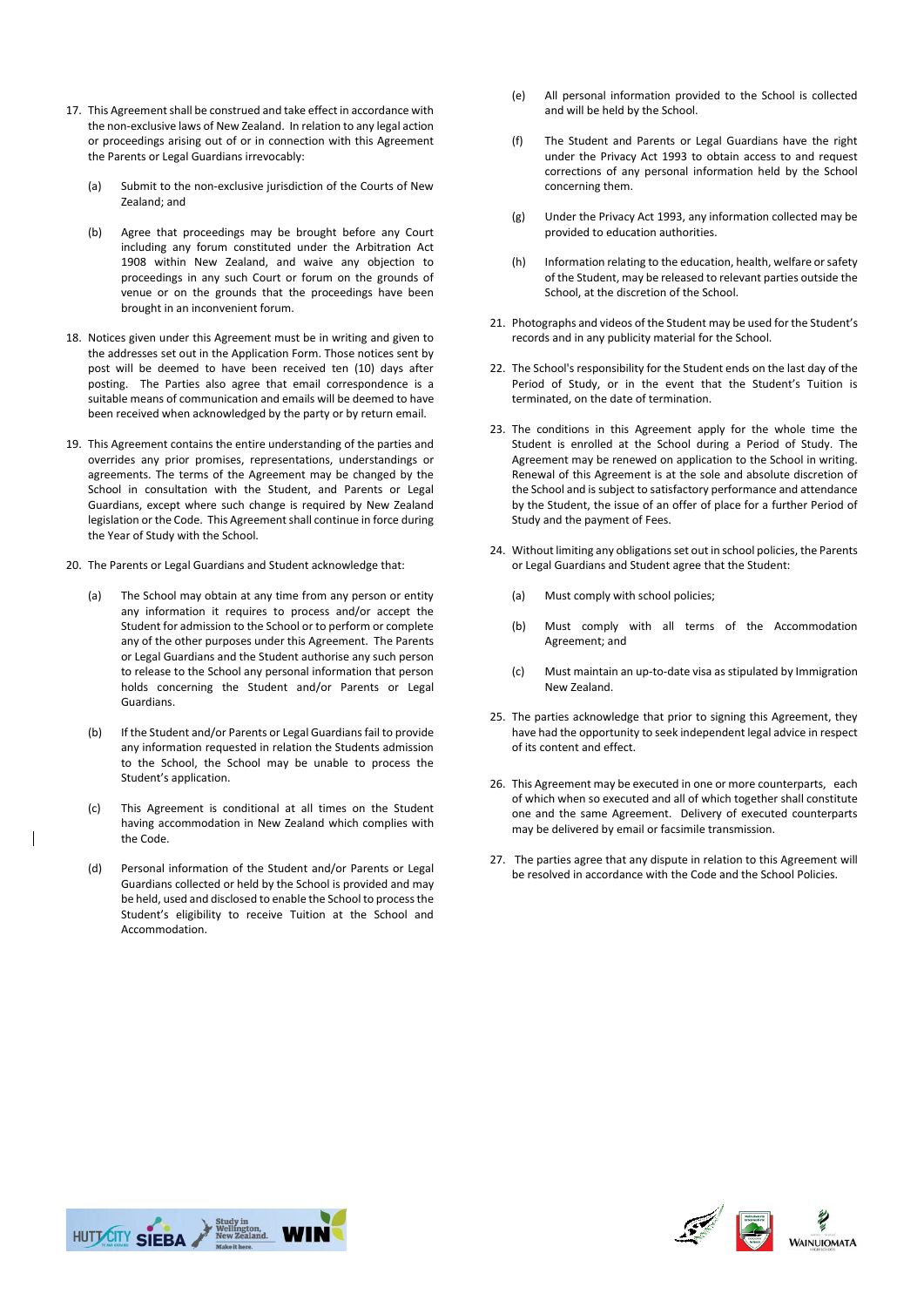# **PARENTS/LEGAL GUARDIANS AND STUDENTS' DECLARATION AND AUTHORISATION**

We declare that the information contained in this application is true and complete. We understand that any false or incomplete information submitted in support of this application may invalidate this application and may result in the withdrawal of an offer of enrolment. We agree that we have received sufficient information to make an informed decision about enrolment at the School.

# **EXECUTION**

# **Parents/Legal Guardians**

By signing below, the Parents or Legal Guardians (as applicable) confirm that they have read the Agreement and agree to be bound by it in all respects:

| Name(s):      |  |
|---------------|--|
|               |  |
|               |  |
|               |  |
| Signature(s): |  |
|               |  |
|               |  |
|               |  |
| Date:         |  |

# **School**

By signing below, the authorised signatory of the School confirms that they are authorised to sign on behalf of the School, and confirms that the School will be bound by the Agreement in all respects:

| Name:      |  |
|------------|--|
| Signature: |  |
| Date:      |  |

# **Student**

By signing below, the Student confirms he/she has read and understood the Agreement and agrees to abide by the Code, School Policies and (to the extent applicable) the Agreement:

| Name:      |  |
|------------|--|
|            |  |
| Signature: |  |



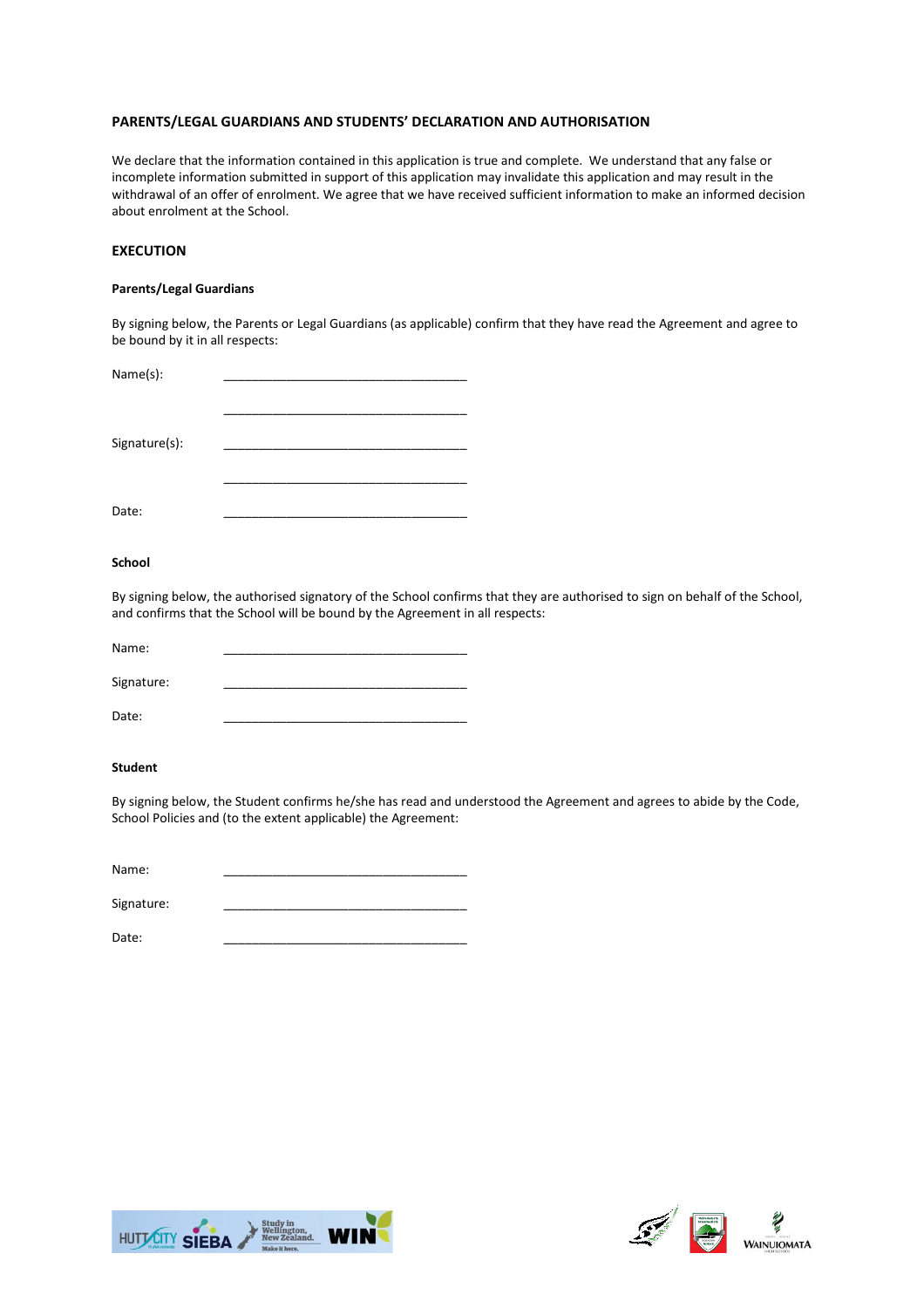# **PART THREE:**

# **PLEASE COMPLETE THE INTERNATIONAL STUDENT ACCOMMODATION AGREEMENT ONLY IF THE STUDENT WILL BE LIVING IN A HOMESTAY WHILE ENROLLED AT THE SCHOOL.**

# **INTERNATIONAL STUDENT ACCOMMODATION AGREEMENT**

**(When placing a student in a School Approved Homestay)**

# **Terms and Conditions:**

1. For the purposes of this Agreement the following terms shall have the following meanings:

> **Accommodation** means the residential accommodation provided to the Student pursuant to this Agreement.

> **Accommodation Requirements** means the rules and requirements of the Accommodation as set out in Schedule One.

> **Agreement** means this Accommodation Agreement between the Student, School, and Parents which governs the Student's Accommodation arrangements.

> **Application Form** means the standard enrolment application form.

**Code** means the Education (Pastoral Care of International Students) Code of Practice 2016 as updated from time to time and available online at www.legislation.govt.nz under Education (Pastoral Care of International Students) Code of Practice 2016.

**Enrolment Agreement** means the agreement between the Student, the School and the Parents which governs the Student's Tuition.

**Homestay** has the meaning as set out in the Code.

**Parents** means the Mother and Father referred to in the Application Form.

**Residential Caregiver** means the person responsible for the Student at the Accommodation.

**Residential Caregiver Agreement** means an agreement between the School and the Residential Caregiver.

**School** means the school referred to in the Application Form.

**Student** means the International Student residing at the Accommodation as referred to in the Application Form.

**Tuition** means the education of the Student at the School.

2. The School is a signatory to and complies with the Code. Every international student is required to reside at an Accommodation approved by the School using the process set out in the Code.



- 3. The Parents and Student agree to adhere to the following terms and conditions of the Accommodation:
	- (a) The School agrees that all information regarding the Residential Caregiver, the Parents and the Student relating to the Accommodation will be kept confidential, except disclosure:
	- (i) To the Student, the Parents or Residential Caregiver (as the case may be);
	- (ii) To any professional consultant or such person where it is in the interests of the Student to provide the information;
	- (iii) Pursuant to any statutory or other legal duty.
	- (b) The Parents confirm that they have read and understood the School's refund policy. If the Parents provide misleading information or fail to disclose information about the Student the School may (in its sole discretion):
	- (i) Charge the Parent such fees as required to adequately compensate for additional requirements due to the lack of disclosure; or
	- (ii) Terminate this Agreement.
	- (c) The Parents agree that if behaviours or conditions of the Student emerge after placement with a Residential Caregiver such that the Residential Caregiver is unable to provide the level of accommodation or care required for the safety and wellbeing of the Student, the School may terminate this Agreement.
	- (d) The Parents or the Student have the right under the Privacy Act 1993 to obtain access to and request corrections of any personal information held by the School concerning them in relation to the Student's placement with a Residential Caregiver.
	- (e) Under the Privacy Act 1993, any information collected may be provided to education authorities.
	- (f) These terms and conditions may be varied by the School (acting reasonably) upon reasonable notification from time to time and will continue to apply until notified otherwise.

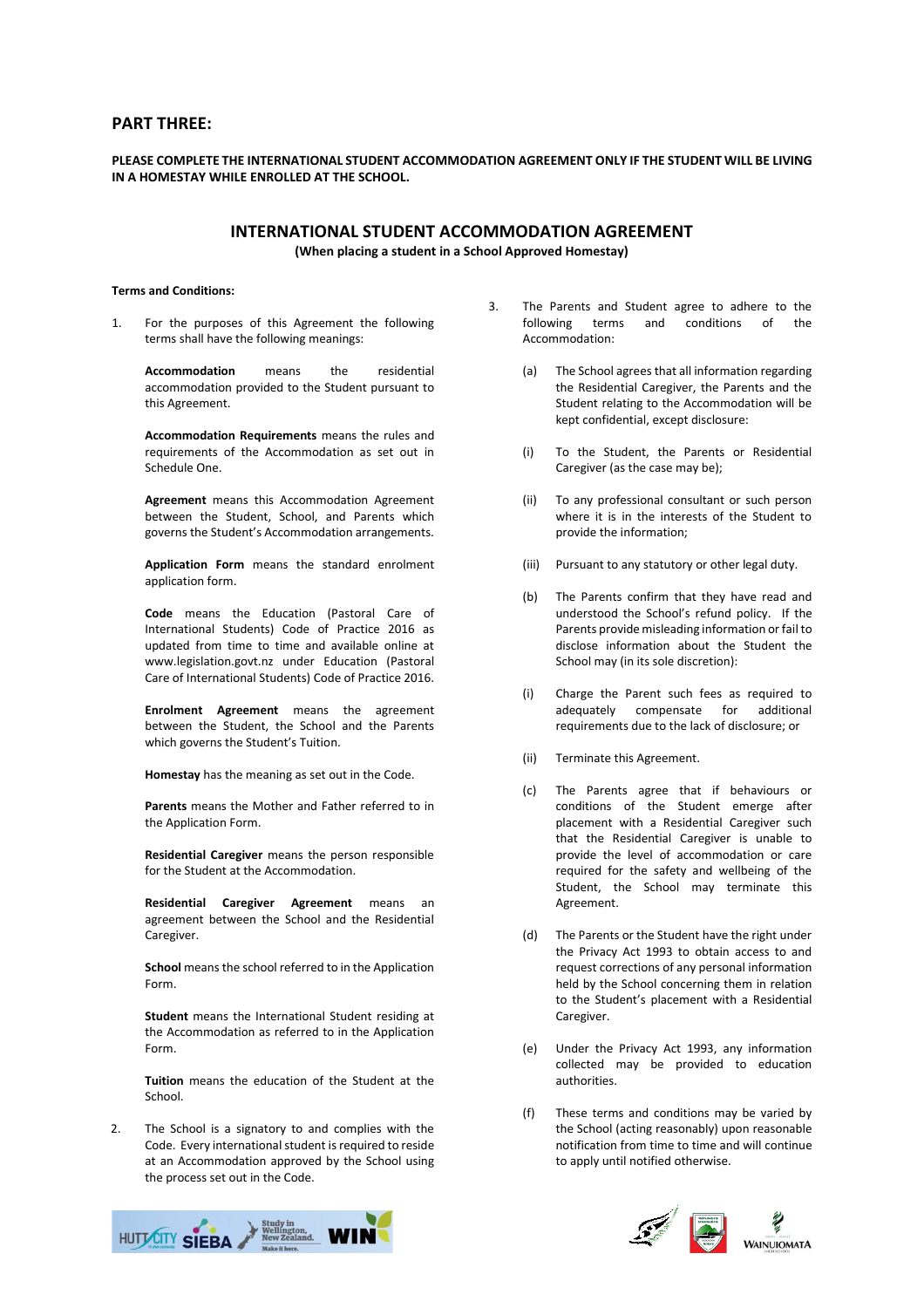- 4. The initial appointment and ongoing engagement of the Residential Caregiver is subject at all times to:
	- (a) The Residential Caregiver and the School entering into a Residential Caregiver Agreement; and
	- (b) The School's usual requirements and policies in relation to the Accommodation.
- 5. The School will ensure that to the best of its ability:
	- (a) The Accommodation provides a safe, positive and healthy environment for the Student and complies with the Code;
	- (b) The Residential Caregiver's appointment has not involved any form of gift (financial or otherwise) to or from a third party;
	- (c) The appointment of the Residential Caregiver does not represent any actual or perceived conflict of interest, and that any possible conflict of interest has been notified to the School;
	- (d) The Residential Caregiver will take all reasonable steps to ensure the Student's compliance with New Zealand laws (including, where appropriate, informing the Student of such laws), and will immediately report any possible legal breach to the School; and
	- (e) The Student only engages in lawful, responsible and positive recreational activities outside of School.
- 6. The School may take such measures as it considers appropriate (acting reasonably) to monitor compliance with the Code. This may include, without limitation, regular check-ins with both the Student and the Residential Caregiver.

### **Expectations**

- 7. The Student will comply at all times with the Accommodation Requirements and the Parents shall work with the School to ensure such compliance.
- 8. In the event that the Student is removed from a Residential Caregiver for any reason, the School will take all reasonable steps to source, over a reasonable period of time (as determined by the School in its absolute discretion), appropriate alternative approved Accommodation for the Student.

# **Fees**

9. The Parents must pay all accommodation fees to the School in accordance with the School's fee schedule.

#### **Termination**

- 10. The School reserves the right to terminate this Agreement if the Student is in breach of the Accommodation Requirements.
- 11. Where this Agreement is terminated, fees may be refunded in accordance with School Policies.



### **General**

- 12. This Agreement shall be construed and take effect in accordance with the non-exclusive laws of New Zealand. In relation to any legal action or proceedings arising out of or in connection with this Agreement, the Parents irrevocably:
	- (a) submit to the non-exclusive jurisdiction of the Courts of New Zealand; and
	- (b) agree that proceedings may be brought before any Court including any forum constituted under the Arbitration Act 1908 within New Zealand, and waive any objection to proceedings in any such Court or forum on the grounds of venue or on the grounds that the proceedings have been brought in an inconvenient forum.
- 13. Notices given under this Agreement must be in writing and given to the addresses set out in the Application Form. Those sent by post will be deemed to have been received ten (10) days after posting. The Parties agree that email correspondence is a suitable means of communication and emails will be deemed to have been received when acknowledged by the party or by return email.
- 14. This Agreement contains the entire understanding of the parties and overrides any prior promises, representations, understandings or agreements.
- 15. The parties acknowledge that prior to signing this Agreement, they have had the opportunity to seek independent legal advice in respect of its content and effect.

#### **Disputes**

16. The parties agree that any dispute in relation to this Agreement will be resolved in accordance with the Code and the School Policies.

# **Execution**

17. This Agreement may be executed in one or more counterparts, each of which when so executed and all of which together shall constitute one and the same Agreement. Delivery of executed counterparts may be delivered by email or facsimile transmission.

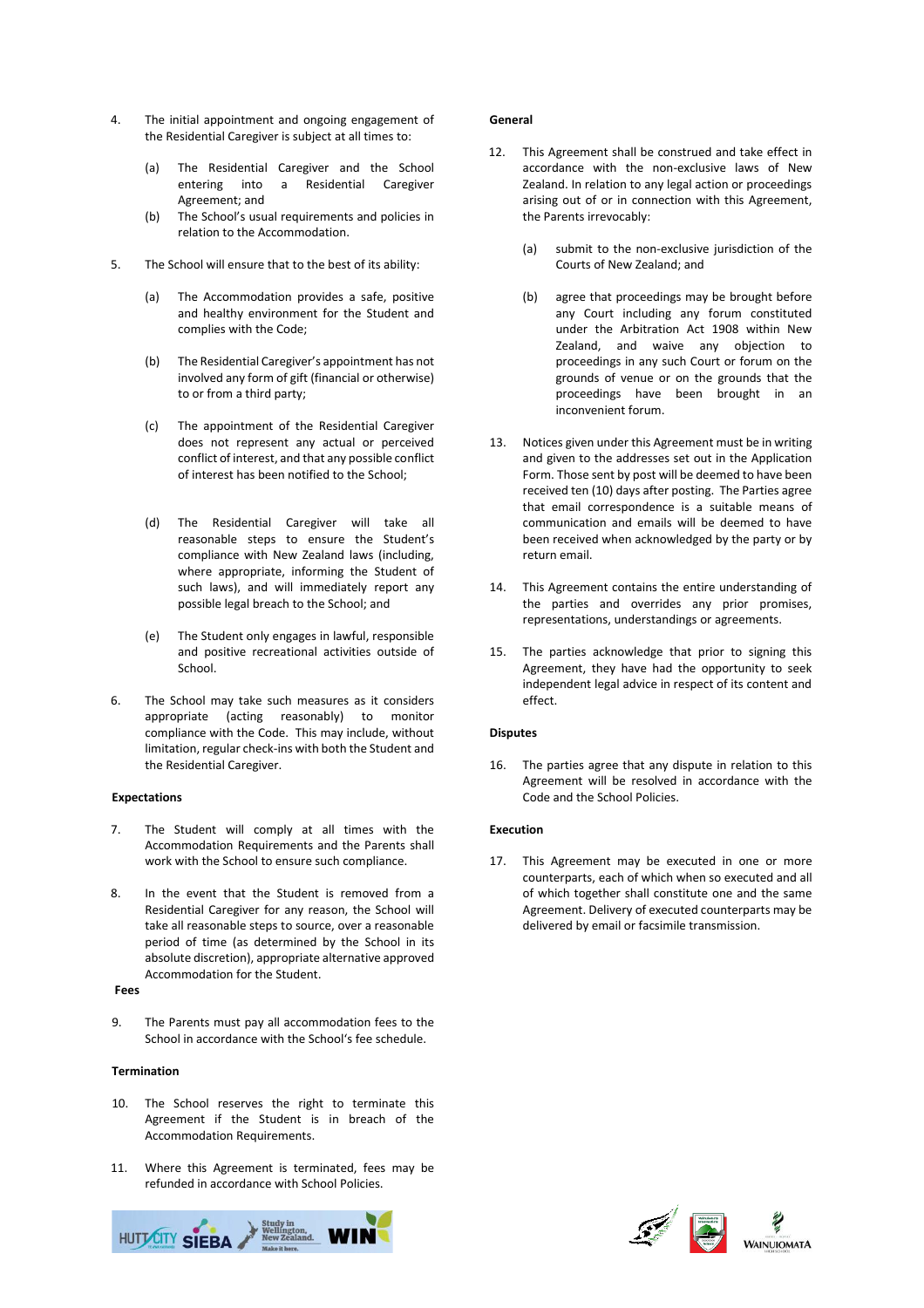# **Schedule One**

(Accommodation Requirements)

# **While living with a School approved Homestay, the Student agrees:**

- 1. To comply with all laws of New Zealand including those relating to the consumption of alcohol, cigarettes and illegal substances
- 2. To not engage in any social or leisure activities that may place them in undue danger or risk of harm
- 3. To obtain written permission from Parents and the School prior to obtaining any tattoo, piercing or other bodily embellishments
- 4. To not drive a motor vehicle except for the purposes of gaining a valid New Zealand driving license under the guidance of a licensed driving instructor
- 5. To comply with all Homestay rules, expectations and curfews set by the School and Homestay parents
- 6. To not use or apply hair dyes or smoke cigarettes (if the student is over 18 years) or engage in any other activity that may cause damage to the home or property at the Homestay
- 7. To keep the Homestay parents informed of their whereabouts at all times
- 8. To not travel outside the local area of the School without prior written permission of the School
- 9. To respect the privacy, values and property of the Homestay

# **Execution**

### **Parents**

By signing below, the Parents confirm that they have read the Agreement and agree to be bound by it in all respects:

| Name(s):      |  |  |  |
|---------------|--|--|--|
|               |  |  |  |
|               |  |  |  |
|               |  |  |  |
| Signature(s): |  |  |  |
|               |  |  |  |
|               |  |  |  |
|               |  |  |  |
| Date:         |  |  |  |
|               |  |  |  |

### **School**

By signing below, the authorised signatory of the School confirms that they are authorised to sign on behalf of the School, and confirms that the School will be bound by the Agreement in all respects:

| Name:      |  |  |  |  |
|------------|--|--|--|--|
|            |  |  |  |  |
| Signature: |  |  |  |  |
|            |  |  |  |  |
| Date:      |  |  |  |  |

### **Student**

By signing below, the Student confirms he/she has read and understood the Agreement and agrees to abide by the Code, the School Policies and (to the extent applicable) the Agreement:

| Name:          |                                                        |    |
|----------------|--------------------------------------------------------|----|
| Signature:     |                                                        |    |
| Date:          |                                                        |    |
| HUTTCITY SIEBA | <b>Study in</b><br><b>New Zealand</b><br>Make it here. | IN |

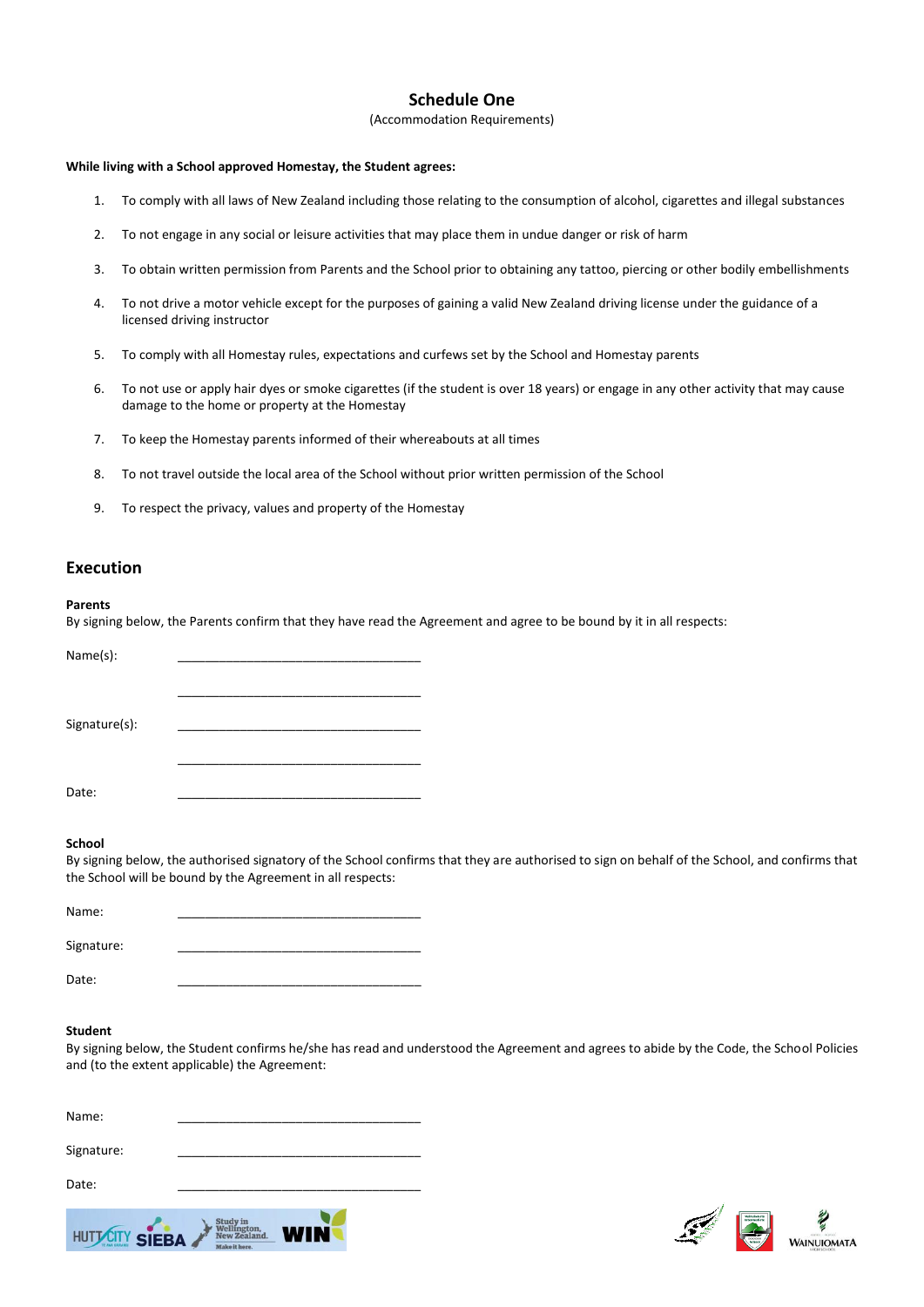# **PART FOUR:**

**PLEASE COMPLETE THE DESIGNATED CAREGIVER AGREEMENT ONLY IF THE STUDENT WILL BE LIVING WITH A DESIGNATED CAREGIVER WHILE ENROLED AT THE SCHOOL.**

# **DESIGNATED CAREGIVER AGREEMENT**

**(Required when placing a student with a Designated Caregiver)**

This is an agreement between the Parent/s, the Designated Caregiver and the School (the **Agreement**).

| School Name:                                | (the School)                          |  |  |
|---------------------------------------------|---------------------------------------|--|--|
| Student's Name:                             | (the Student)                         |  |  |
| Mother's Name:                              |                                       |  |  |
| Father's Name:                              | (together the Parents, each a Parent) |  |  |
| Name of relative<br>or close family friend: | (the Designated Caregiver)            |  |  |
| Address:                                    | (the <b>Residence</b> )               |  |  |

# **AGREEMENTS**

- 1. The Parents agree that the Designated Caregiver will provide residential care for the Student while enrolled as an international student at the School.
- 2. The School has provided, and the Designated Caregiver has read and understood, the sections of the Education (Pastoral Care of International Students) Code of Practice 2016 (the **Code**) relevant to residential caregivers and the Information for Residential Caregivers booklet and agrees to act as Designated Caregiver to the Student in accordance with these requirements.
- 3. The School agrees that all information regarding the Designated Caregiver relating to the Agreement will be kept confidential, except disclosure to the Student or their parents or their legal guardians, to any professional consultant or such person where it is in the interests of the Student to provide the information or pursuant to any statutory or other legal duty.
- 4. Approval is required from the School prior to the Student's placement with the Designated Caregiver.
- 5. The Designated Caregiver agrees that approval will be provided only after appropriate safety and other checks have been completed by the School in accordance with the Code and school policies.
- 6. Failure by the Designated Caregiver to provide the residential care required by the School and the Code may result in the school's approval of the Designated Caregiver being withdrawn.
- 7. In the event the school withdraws its approval of the Designated Caregiver, the Agreement is terminated and the Student will be placed in alternative accommodation approved by the School at the full cost and expense of the Parent/s.
- 8. The School may take such measures as it considers appropriate (acting reasonably) to monitor and review the quality of residential care by the Designated Caregiver and this may include, without limitation, regular visits to the Designated Caregiver and meetings with both the Student and the Designated Caregiver.
- 9. The Designated Caregiver will provide the School with no less than fourteen days (14) days prior notice of any change in circumstances that may affect the Agreement. This includes any change of Residence or any change to the number of adults over eighteen (18) years of age living at the Residence.
- 10. The Parent/s agree that the School is not responsible for the Student's care while in the custody of the Designated Caregiver.
- 11. The parties agree that any dispute in relation to this Agreement will be resolved in accordance with the Code and the school policies.
- 12. This Agreement may be executed in one or more counterparts, each of which when so executed and all of which together shall constitute one and the same Agreement. Delivery of executed counterparts may be delivered by email or facsimile transmission.